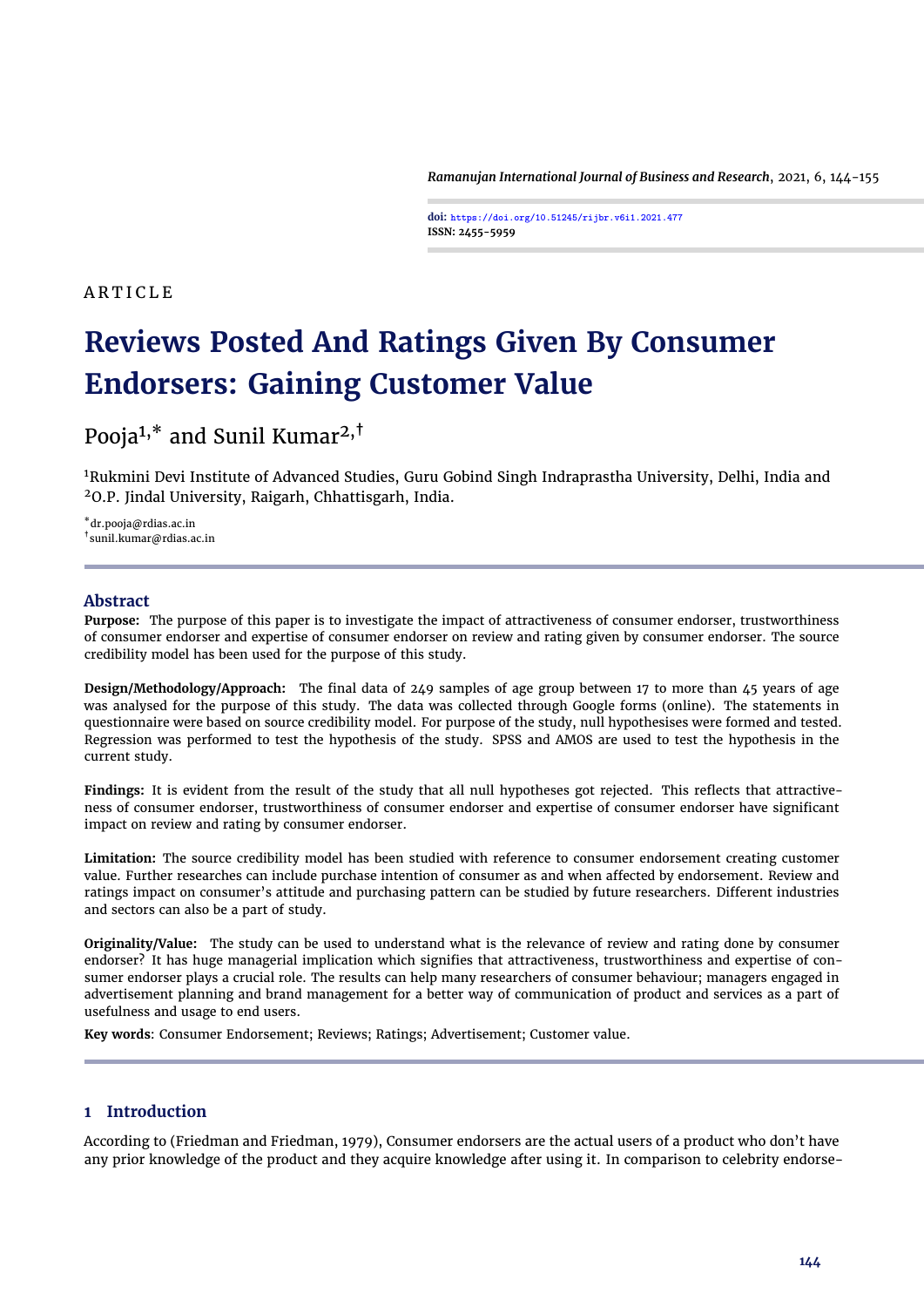ment, consumer endorsement is less costly and can avoid undesirable approaches towards people shown in the advertisement as celebrity endorsers [\(Shimp,](#page-10-0) [2000\)](#page-10-0). Consumer endorsers are the ones who neither relish extensive recognition nor the status symbol as given to a celebrity. Source Credibility is measured by positive characteristics of user that affect the receiver's acceptance towards the message conveyed [\(Ohanian,](#page-10-1) [1990\)](#page-10-1). Murray Raphel in 1996 referred testimonials as more effective in comparison to testimonials given by celebrities, as celebrity leads up to paid promotion rather than actual and real one. Assurance of legality is an important point of consumer endorsements. Customer testimonials or consumer endorsements are shorter, précised, simple and real in comparison to any other form of endorsements.

The source credibility model which is based on three main dimensions, i.e., expertise, trustworthiness and attractiveness is taken as a base for the study. This model has been used by many researchers of consumer behaviour, advertisement planning and brand management in their studies to justify credibility of the source and appraise better way of communication of product and brand as part of usefulness and usage to end users. Source credibility model has been used in study to validate whether consumers who buy a product or a brand, reading or considering rating and reviews provided by consumer endorsers are influenced by attractiveness of consumer endorsers, do they believe consumer endorser is expertise and is consumer endorser trustworthy. [Chen and Chen](#page-9-1) [\(2014\)](#page-9-1); [Luo et al.](#page-10-2) [\(2015\)](#page-10-2) have focussed upon the influence of source credibility on behaviour of consumers. Results in the studies done by [\(Filieri,](#page-9-2) [2015;](#page-9-2) [Luo et al.,](#page-10-2) [2015;](#page-10-2) [Lopez and Sicilia,](#page-10-3) [2014b;](#page-10-3) [López and Sicilia,](#page-10-4) [2014a\)](#page-10-4) proves that expertise and trustworthiness affect perception of source credibility which leads to evaluation of online reviews in positive manner. [\(Willemsen et al.,](#page-11-1) [2011\)](#page-11-1) through his study on Amazon revealed that relationship between proclamations made by expertise is not strongly related to perceived usefulness for search and experience, while [\(Filieri et al.,](#page-9-3) [2018a\)](#page-9-3) in service context proved that proclamations made by expertise positively influences perceived electronic word of mouth (eWOM) in users. [\(Cheung and Thadani,](#page-9-4) [2012;](#page-9-4) [Ismagilova et al.,](#page-10-5) [2016;](#page-10-5) [Ukpabi and Karjaluoto,](#page-10-6) [2018\)](#page-10-6) in literature review of their studies have referred to credibility of electronic word of mouth (eWOM).

Customer when makes purchase intention after reading reviews and after considering rating posted helps a company to gain customer value thus uplifting brand image. Source credibility model is based on three main dimensions: expertise, trustworthiness and attractiveness.Expertise deals with attributes of source like experience, skills, knowledge, expertise and qualified. Trustworthiness deals with attributes of source like dependability, honesty, reliability, sincerity and trustworthiness. Attractiveness deals with attributes of source like similarity, familiarity and likeability with respondent. For this study statements have been formulated on the basis of these attributes of the model.

The gap which has been observed in current studies is that source credibility model has been explored in the context of other countries. Delhi is the capital state of the country. People residing here have mixed orientation towards products and services. This study has highlighted the orientation of people of different age groups towards products and services, keeping in mind the review and rating by consumer endorser. The current study has investigated whether attractiveness of consumer endorser, trustworthiness of consumer endorser and expertise of consumer endorser has any significant impact on review and rating by consumer endorser or not. This study has significantly contributed to the existing literature that ACE, TCE and ECE has significant impact on RRCE. This signifies that only review and rating by consumer endorser will not help to attract potential customers. But have to find a way to attract the customers if the attributes like trustworthiness, attractiveness and expertise will be added in the reviews and rating of the endorser. The findings of this study will be useful to the managers associated with reviews and rating of consumers and its potential impact on behaviour of consumers. Keeping in mind attributes of reviews and rating they can focus on these aspects in their products and services.

#### **2 Theoretical Background**

#### **2.1 Consumer Endorser**

[Federal trade commission, 16 CFR Part 255; [\(Commission\)](#page-9-5)] has laid the guidelines for Consumer endorsements and the use of Endorsements and Testimonials in Advertising (source: [\(Commission\)](#page-9-5)).[\(Menon,](#page-10-7) [2001\)](#page-10-7) defined noncelebrity as a person who before engagement in the campaign has no public disrepute and appears in an advertisement for the product. [\(Shimp,](#page-10-8) [2003\)](#page-10-8) has referred consumer endorser as a typical person endorser who is a regular person who is non-celebrity endorsing product. [\(Irene,](#page-10-9) [2008\)](#page-10-9) states consumer endorser as an anonymous model or person who influences the attitude of consumers and is used for the purpose of advertisement.As per [\(Aaker,](#page-9-6) [1997\)](#page-9-6) a source or a celebrity is more persuasive and can generate more intentions to buy a product or brand and thus can be treated as expert.

#### **2.2 Source Credibility Model**

Source credibility model is based on three dimensions and these dimensions are attractiveness, expertise, and trustworthiness. Various researchers through their studies have justified that attractiveness, expertise and trustworthiness of consumer endorser has positive or negative influence on consumer's intention to buy or refer a product or a brand. Ratings and reviews given by consumer endorsers are taken as trustworthy, review of an expert or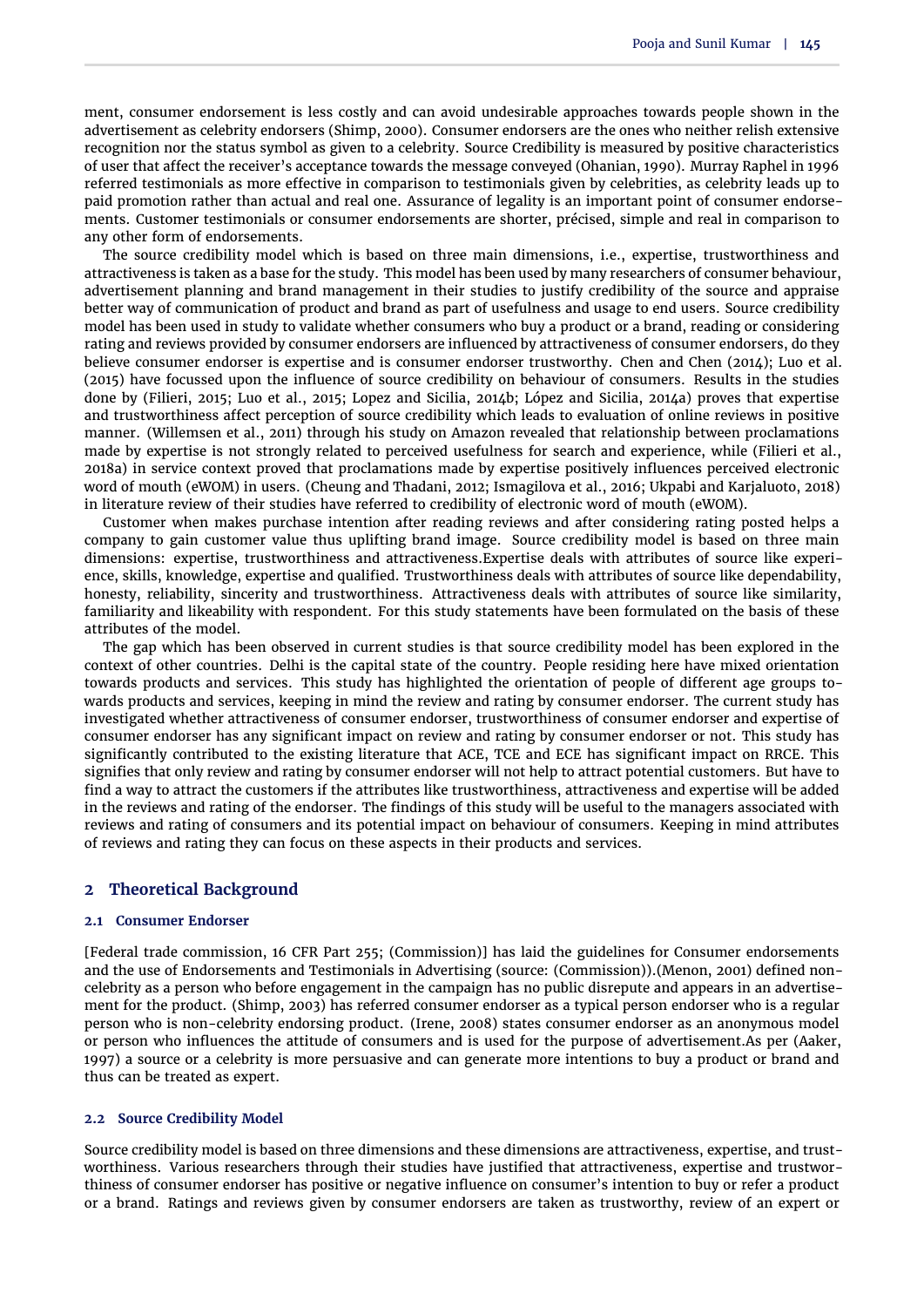attractiveness of endorser. Results of studies observed the influence of source credibility on consumers' intention to buy.[\(Nekmat and Gower,](#page-10-10) [2012;](#page-10-10) [Zhang et al.,](#page-11-2) [2014\)](#page-11-2) through their study focussed on information adoption [\(Cour](#page-9-7)[saris,](#page-9-7) [2016\)](#page-9-7) focussed on information usefulness [\(Chen and Chen,](#page-9-1) [2014;](#page-9-1) [Filieri,](#page-9-2) [2015;](#page-9-2) [Teng et al.,](#page-10-11) [2014;](#page-10-11) [Lopez and](#page-10-3) [Sicilia,](#page-10-3) [2014b;](#page-10-3) [López and Sicilia,](#page-10-4) [2014a\)](#page-10-4) and information reliability was focussed by [\(Chang and Wu,](#page-9-8) [2014;](#page-9-8) [Cheung](#page-9-9) [and Chen,](#page-9-9) [2009;](#page-9-9) [Fang,](#page-9-10) [2014;](#page-9-10) [Lis,](#page-10-12) [2013;](#page-10-12) [Teng et al.,](#page-10-13) [2017\)](#page-10-13). Results of [\(Fan and Sun,](#page-9-11) [2012;](#page-9-11) [Luo et al.,](#page-10-2) [2015;](#page-10-2) [Pan,](#page-10-14) [2014\)](#page-10-14) found that the perception about the source of information is affected by expertise of the source, [\(Levy and Gvili,](#page-10-15) [2015;](#page-10-15) [Lim and Van Der Heide,](#page-10-16) [2014;](#page-10-16) [Willemsen et al.,](#page-11-1) [2011\)](#page-11-1) influenced upon trustworthiness of the source and as per [\(Fan and Sun,](#page-9-11) [2012;](#page-9-11) [Pan,](#page-10-14) [2014\)](#page-10-14) study revealed that perceived social relationship between the information source and the receiver is positively related to consumer attitudes.

#### **2.3 Expeertise of Consumer Endorser**

Expertise as defined by [\(Bristor,](#page-9-12) [1990\)](#page-9-12) is the extent to which the source is perceived and believed to be capable of providing correct information.[\(Hovland et al.,](#page-10-17) [1953\)](#page-10-17) in his study referred to expertise as the scope to which he can be professed to be a source of valid proclamation.[\(Erdogan,](#page-9-13) [1999\)](#page-9-13) also explained that expertise is someone who has knowledge, experience or skills to be an endorser. [\(Amelina and Zhu,](#page-9-14) [2016;](#page-9-14) [Yale and Gilly,](#page-11-3) [1995\)](#page-11-3).Zhu in their study connected source expertise to source credibility and [\(Hovland and Weiss,](#page-10-18) [1951;](#page-10-18) [Casalo et al.,](#page-9-15) [2008\)](#page-9-15) suggested that expertise can be used as a tool to moderate insecurity and hesitation of considering user reviews. [\(Racherla and Friske,](#page-10-19) [2012\)](#page-10-19) through their research linked the degree of expertise to the knowledge or know-how of the source. As per [\(Racherla and Friske,](#page-10-19) [2012;](#page-10-19) [Weiss et al.,](#page-11-4) [2008\)](#page-11-4) an expertise is judged upon the number of reviews, content of review posted by him. Previous studies have linked source expertise with usefulness, intention to purchase, acceptance of information, reliability and substantiality of information like [\(Lee et al.,](#page-10-20) [2011\)](#page-10-20) studied associations between source expertise and electronic word of mouth usefulness; plan to buy [\(Baber et al.,](#page-9-16) [2016;](#page-9-16) [Park](#page-10-21) [and Kim,](#page-10-21) [2008;](#page-10-21) [Saleem,](#page-10-22) [2017;](#page-10-22) [Zainal et al.,](#page-11-5) [2017\)](#page-11-5) and information acceptance [\(Wang and Teo,](#page-10-23) [2007\)](#page-10-23) and substantial information [\(Bansal and Voyerand,](#page-9-17) [2000\)](#page-9-17) via 600 reviews posted explored that reviews vary as per high and low expertise with respect to usefulness of review as deciding factor to consider a product to buy. [\(Kim et al.,](#page-10-24) [2018;](#page-10-24) [Lis,](#page-10-12) [2013;](#page-10-12) [Zainal et al.,](#page-11-5) [2017\)](#page-11-5) also suggested that expert of a specific field influences more and increases chances of purchasing decision making of consumer. Previous studies show that information which is provided by experts has a substantial effect on the receiver and thus proves to be an expertise.

#### **2.4 Trustworthiness of Consumer Endorser**

Second determinant of source credibility model is perceived trustworthiness of the sender [\(Hovland et al.,](#page-10-17) [1953\)](#page-10-17).Mc-Craken defined trustworthiness as perceived willingness to provide valid and reliable affirmations. The statements in this parameter are related to the believability of the endorser. As per [\(Roger and Gunther,](#page-10-25) [2017\)](#page-10-25) [\(Amelina and](#page-9-14) [Zhu,](#page-9-14) [2016\)](#page-9-14) trustworthiness can help in gaining and persuading positive attitude towards the brand and leading to purchase intentions. The reliability of information is questioned less if the source is trustworthy [\(Sparkman Jr and](#page-10-26) [Locander,](#page-10-26) [1980\)](#page-10-26). If the source is valid and honest and recommendation provided are specific and direct it is considered to be trustworthy [\(Hovland and Weiss,](#page-10-18) [1951\)](#page-10-18). The role of source trustworthiness has significant influence on information usefulness [\(Cheung et al.,](#page-9-18) [2008;](#page-9-18) [Lee et al.,](#page-10-20) [2011\)](#page-10-20), leading to plan to buy [\(Dou et al.,](#page-9-19) [2012;](#page-9-19) [Reimer](#page-10-27) [and Benkenstein,](#page-10-27) [2016b;](#page-10-27) [Zainal et al.,](#page-11-5) [2017\)](#page-11-5), and facts reliability [\(Lis,](#page-10-12) [2013;](#page-10-12) [Shamhuyenhanzva et al.,](#page-10-28) [2016\)](#page-10-28).

Providing online reviews, feedback, ratings and expressing opinions and judgement about a product, service or a brand is much easier and quicker. Source trustworthiness is a significant parameter of the influence of online reviews[\(Cheung and Chen,](#page-9-9) [2009;](#page-9-9) [Cheung et al.,](#page-9-18) [2008\)](#page-9-18). These reviews and ratings by anonymous provide a base to use or reject a product. As instance study on online hotel reviews by [\(Wang and Teo,](#page-10-23) [2007\)](#page-10-23) cleared that trustworthiness positively associates with perceived usefulness of the information. A study conducted on fashion products on social media websites by [\(Saleem,](#page-10-22) [2017\)](#page-10-22) found that trustworthiness of the information provider impacts the purchase intention towards a fashion product. [\(Dou et al.,](#page-9-19) [2012\)](#page-9-19) also in his research on online video reviews found that source trustworthiness affects intention to watch the video positively.[\(Lis,](#page-10-12) [2013\)](#page-10-12) states that trust can be an important factor to convince readiness or intention to depend on. [\(Cheung and Chen,](#page-9-9) [2009\)](#page-9-9) also claimed source trustworthiness significantly impacts behavioural intention in positive manner. Source credibility has a positive influence on information acceptance [\(Coursaris,](#page-9-7) [2016\)](#page-9-7).

#### **2.5 Attractiveness/Similarity**

[\(Roy,](#page-10-29) [2006\)](#page-10-29) explains similarity as the perceived likeness and sameness amongst the source and the receiver of the information. These similarities are focussed on a certainty that consumer endorser and consumer share similar beliefs, views, opinions, intellect, understanding and way of life .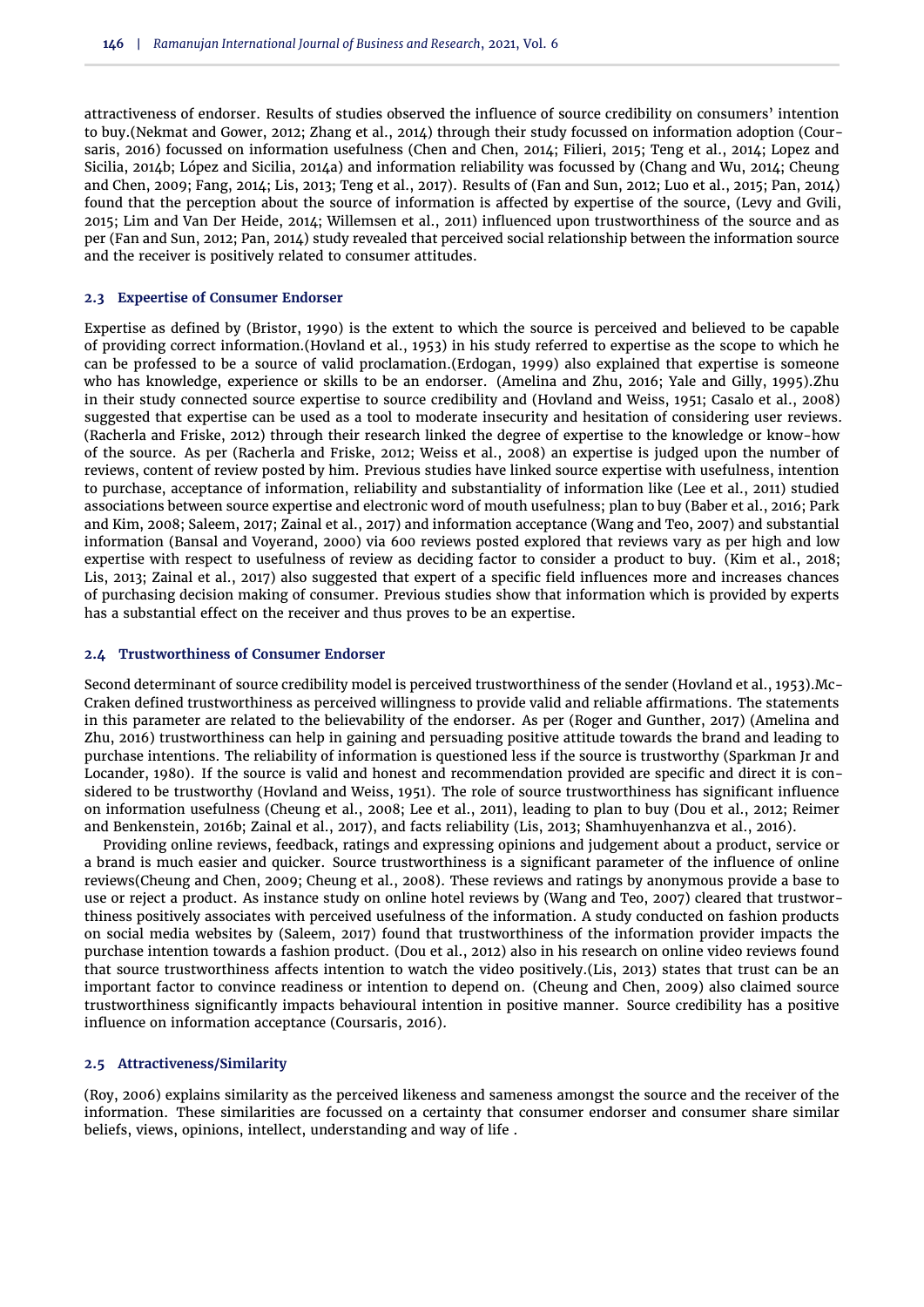

**Figure 1.** Source Credibility Model

# **3 Research Methodology**

#### **3.1 Participants**

The survey of the study is based on the primary data collected from different age groups of respondents located in national capital Delhi. Delhi being the national capital, attracts consumers to rate and review product and services.

|           | <b>Groups</b> | Frequency | Percentage |  |
|-----------|---------------|-----------|------------|--|
| Age       | $17 - 25$     | 89        | 35.74      |  |
|           | $26 - 35$     | 106       | 42.57      |  |
|           | $36 - 45$     | 35        | 14.05      |  |
|           | More than 45  | 19        | 7.60       |  |
| Gender    | Male          | 187       | 75.10      |  |
|           | Female        | 62        | 24.89      |  |
| Education | UG            | 93        | 37.34      |  |
|           | PG            | 141       | 56.62      |  |
|           | Any other     | 15        | 6.02       |  |
|           |               |           |            |  |

<span id="page-3-0"></span>**Table 1.** Age, gender and educational details of respondents

Source: Author work

[Table 1](#page-3-0) comprises the demographic details of the respondents. Age of the respondents are divided into four categories i.e., 17-25, 26-35, 36-45 and more than 45 years of age. The percentage of their participation in the study is 35.74, 42.57, 14.05 and 7.60 respectively. The gender of the respondents is divided into two categories i.e., male and female, which comprises of 75.10 and 24.89 percent respectively. Educational background is divided into three categories i.e., UG, PG and any other, which comprises of 37.34, 56.62 and 6.02 percent respectively. As it is evident from the researches that people between the age group of 17-45 are more active in purchasing things and giving ratings for the products and services. That is why these groups of respondents have been selected for the study. While choosing samples, it was taken into consideration that majority of the respondent should be of younger age groups. It is evident from the [Table 1](#page-3-0) that only 19 people of more than 45 years of age are the part of this survey.

#### **3.2 Construct Measurement**

The constructs to measure the study are based on Source credibility model. Three main dimensions are expertise, trustworthiness and attractiveness. Construct of Expertise deals with attributes of source like experience, skills, knowledge, expertise and qualified. Construct of Trustworthiness includes attributes of source like dependability, honesty, reliability, sincerity and trustworthiness. Construct of Attractiveness deals with attributes of source like similarity, familiarity and likeability with respondent.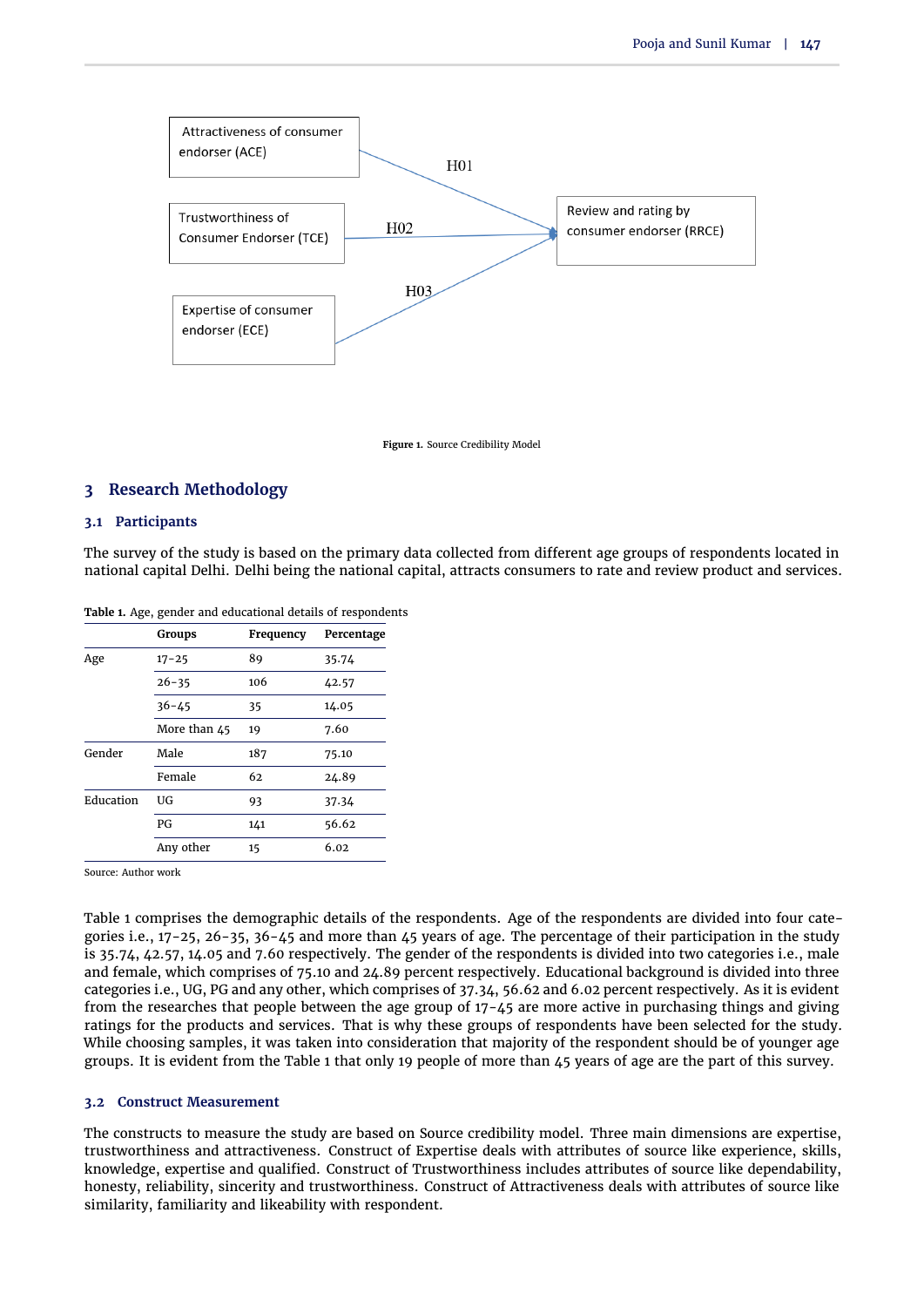The scales were adapted from Source credibility model which have three constructs, five are independent and two are dependent. (Dependant variable) Review and Rating by Consumer Endorser; I read review of product or service, I refer rating given to product or service, Review and Rating given by endorser is appropriate. Attractiveness of Consumer Endorser; Consumer endorser is similar to me, Reviews of consumer endorser are familiar to me, Both likable and unlikable review and rating are available, I found each review very clear and understandable. Trustworthiness of Consumer Endorser; Review and rating given by consumer endorser is reliable, Review and rating given by consumer endorser is dependable, Review and rating given by consumer endorser is sincere, Review and rating given by consumer endorser is Trustworthy, Review and rating given by consumer endorser is honest. Expertise of Consumer Endorser; Consumer endorser is an expert, Consumer endorser is knowledgeable, Consumer endorser has used the service or product, Consumer endorser is qualified, Consumer endorser has a good understanding about service or product. Collectively, 17 statements were used to measure impact of ratings and review on consumer endorsement. A five-point Likert scale was used, 1 being (strongly agree) and 5 being (strongly disagree).

| Table 2. Mean, SD, Factor Loading, Reliability, SRW CR and |  |
|------------------------------------------------------------|--|
| AVE Statistics of Measurement Items                        |  |

|                   | <b>Mean Score</b>                                                           | SD    | <b>Factor Loading</b>                         | <b>SRW</b> |
|-------------------|-----------------------------------------------------------------------------|-------|-----------------------------------------------|------------|
|                   | Attractiveness of Consumer Endorser (ACE)                                   |       |                                               |            |
|                   | (alpha=0.846; CR=0.848; AVE=0.676),                                         |       |                                               |            |
| ACE1              | 4.18                                                                        | 1.027 | .733                                          | 0.776      |
| ACE2              | 4.20                                                                        | 1.010 | .765                                          | 0.817      |
| ACE3              | 4.04                                                                        | 1.025 | .681                                          | 0.717      |
| ACE4              | 4.24                                                                        | .919  | .712                                          | 0.739      |
|                   | (alpha=0.911; CR=0.912; AVE=0.675),                                         |       | Trustworthiness of Consumer Endorser (TCE)    |            |
| TCE <sub>1</sub>  | 4.27                                                                        | .941  | .777                                          | 0.803      |
| TCE2              | 4.18                                                                        | 1.043 | .753                                          | 0.768      |
| TCE3              | 4.24                                                                        | .934  | .824                                          | 0.841      |
| TCE4              | 4.24                                                                        | .934  | .835                                          | 0.868      |
| TCE5              | 4.23                                                                        | .941  | .811                                          | 0.823      |
|                   | Expertise of Consumer Endorser (ECE)<br>(alpha=0.909; CR=0.912; AVE=0.676), |       |                                               |            |
| ECE1              | 4.10                                                                        | 1.019 | .785                                          | 0.758      |
| ECE2              | 4.27                                                                        | .958  | .798                                          | 0.804      |
| ECE3              | 4.30                                                                        | .913  | .810                                          | 0.833      |
| <b>ECE4</b>       | 4.30                                                                        | .915  | .838                                          | 0.864      |
| CCE5              | 4.18                                                                        | .972  | .833                                          | 0.847      |
|                   | (alpha=0.862; CR=0.862; AVE=0.676),                                         |       | Review and rating by consumer endorser (RRCE) |            |
| RRCE1             | 4.23                                                                        | .962  | .731                                          | .731       |
| RRCE <sub>2</sub> | 4.31                                                                        | .941  | .735                                          | .731       |
| RRCE3             | 4.33                                                                        | .901  | .762                                          | .731       |
|                   |                                                                             |       |                                               |            |

Source: Author work

Note: SD; standard deviation, SRW; standardised regression weight, CR; composite reliability, AVE; average variance extracted.

#### **3.3 Research Instrument**

A structured questionnaire was used as a research instrument, which was designed as per the constructs defined in the previous section. The data is collected through Google forms to know that whether the review and ratings given by consumer endorsers are reliable, trustworthy, similar, familiar, and do the users find these ratings and reviews appropriate, clear and understandable.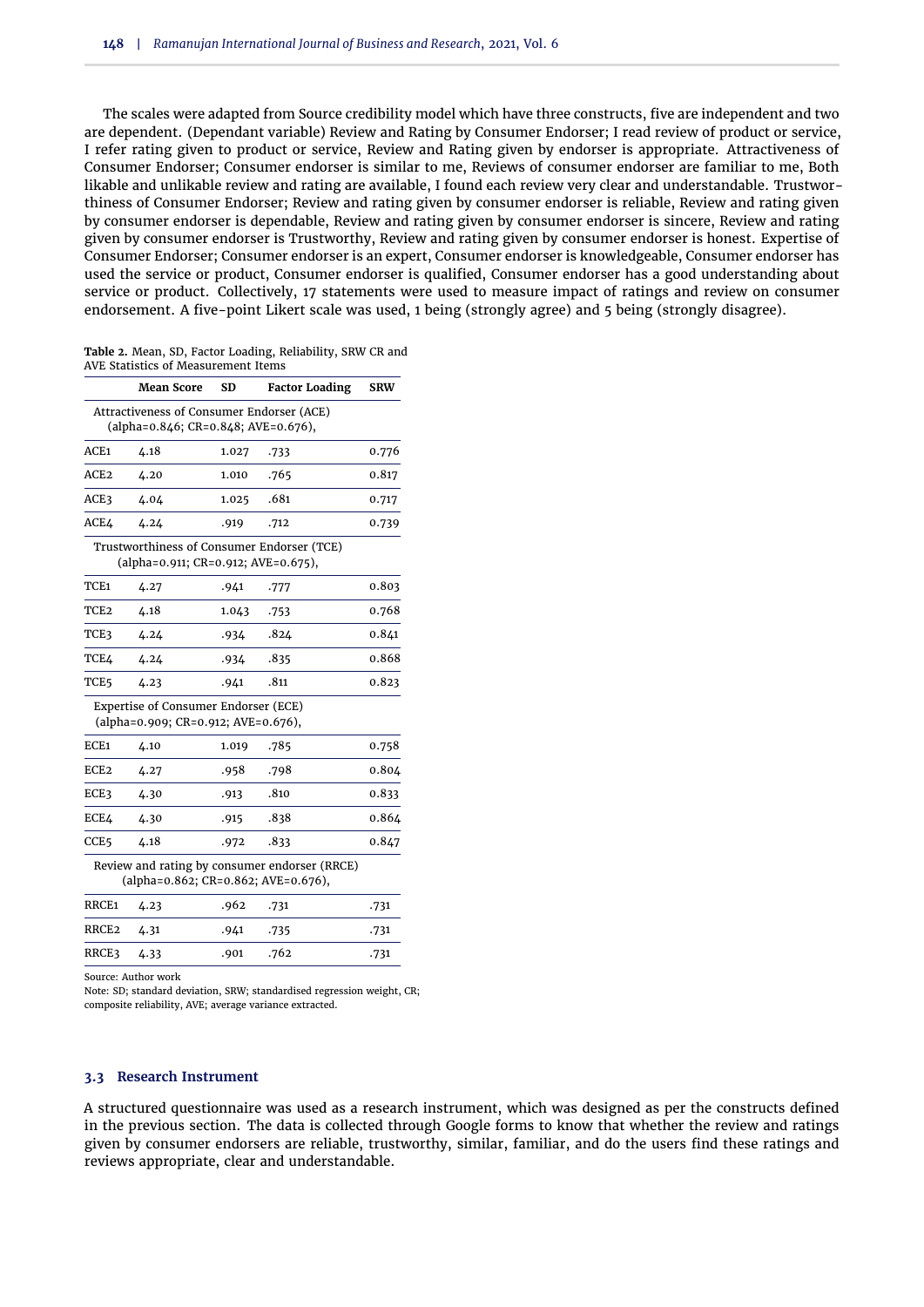#### **3.4 Data Collection and Sampling**

The questionnaire has been shared with more than 700 individuals. Researchers have received only 290 responses. Out of this only 249 responses were found suitable for the purpose of this study. The final response rate was 35.57% only. Researcher has performed confirmatory factor analysis and regression analysis to test the hypothesis. The data is collected through Google forms (online).

#### **3.5 Hypothesis of the Study**

- *H*<sub>01</sub>: There is no significant impact of Attractiveness of consumer endorser (ACE) on review and rating given by consumer endorser (RRCE).
- *H*1 **:** There is a significant impact of Attractiveness of consumer endorser (ACE) on review and rating given by consumer endorser (RRCE).
- *H*<sub>02</sub>: Review and rating given by consumer endorser (RRCE) does not get affected by trustworthiness of consumer endorser (TCE).
- *H*<sub>2</sub>: Review and rating given by consumer endorser (RRCE) gets affected by trustworthiness of consumer endorser (TCE).
- $H_{03}$ : There is no significant impact of expertise of consumer endorser (ECE) on review and rating given by consumer endorser (RRCE).
- *H*3**:** There is a significant impact of expertise of consumer endorser (ECE) on review and rating given by consumer endorser (RRCE).

<span id="page-5-0"></span>**Table 3.** Correlation values of the construct

|             | <b>RRCE</b> | <b>ECE</b> | TCE      | ACE |
|-------------|-------------|------------|----------|-----|
| <b>RRCE</b> | 1           |            |          |     |
| ECE         | $.920**$    |            |          |     |
| TCE         | $.855***$   | $.948**$   | 1        |     |
| ACE         | $.841**$    | $.922**$   | $.921**$ |     |
|             |             |            |          |     |

Source: Author work

[Table 3](#page-5-0) contains correlation values of variables. It also presents value of r (coefficient of correlation) of the variables. The results confirm the relationship ECE and RRCE (.920\*\*), TCE and ECE (.948\*\*), ACE and TCE (.921\*\*).

# **4 Data Analysis and Interpretation**

#### **4.1 Reliability**

The reliability value of the questionnaire should be more than 0.75. According to [\(Murphy and Davidshofer,](#page-10-30) [1988\)](#page-10-30) p. 89, reliability unacceptable: <0.6; low reliability: 0.7; moderate to high reliability: 0.8-0.9; high reliability: > 0.9. For the questionnaire used for the purpose of this study; alpha value is 0.928 which is considered good enough to carry forward the designed study. The reliability value of attractiveness ACE is 0.846 which is considerable. But some of the researchers in their studies have suggested that in case of any study of social sciences even values near 0.7 will be considered significant. The Trustworthiness TCE of the study which is attractiveness of consumer endorser the alpha value is 0.911 which is considerable. The other variable i.e., Expertise ECE of consumer endorser has alpha value 0.909 which is very much significant and considered accurate and appropriate. Alpha value of RRCE is 0.862 which is also considered good to carry forward this study.

**Table 4.** Fit Indices of Attractiveness of Consumer Endorser, Trustworthiness of Consumer Endorser, Expertise of Consumer Endorser and Review and rating by consumer endorser

| Model | CFI. | GFI | TLI | RMR | RMSEA                                         | <b>CMIN</b> | DF  |
|-------|------|-----|-----|-----|-----------------------------------------------|-------------|-----|
|       |      |     |     |     | Model 1 0.985 0.967 0.979 0.023 0.058         | 65.285      | 26  |
|       |      |     |     |     | Model 2 0.970 0.934 0.963 0.029 0.066 217.101 |             | 74  |
|       |      |     |     |     | Model 3 0.964 0.923 0.956 0.029 0.065 325.361 |             | 113 |

Source: Research Output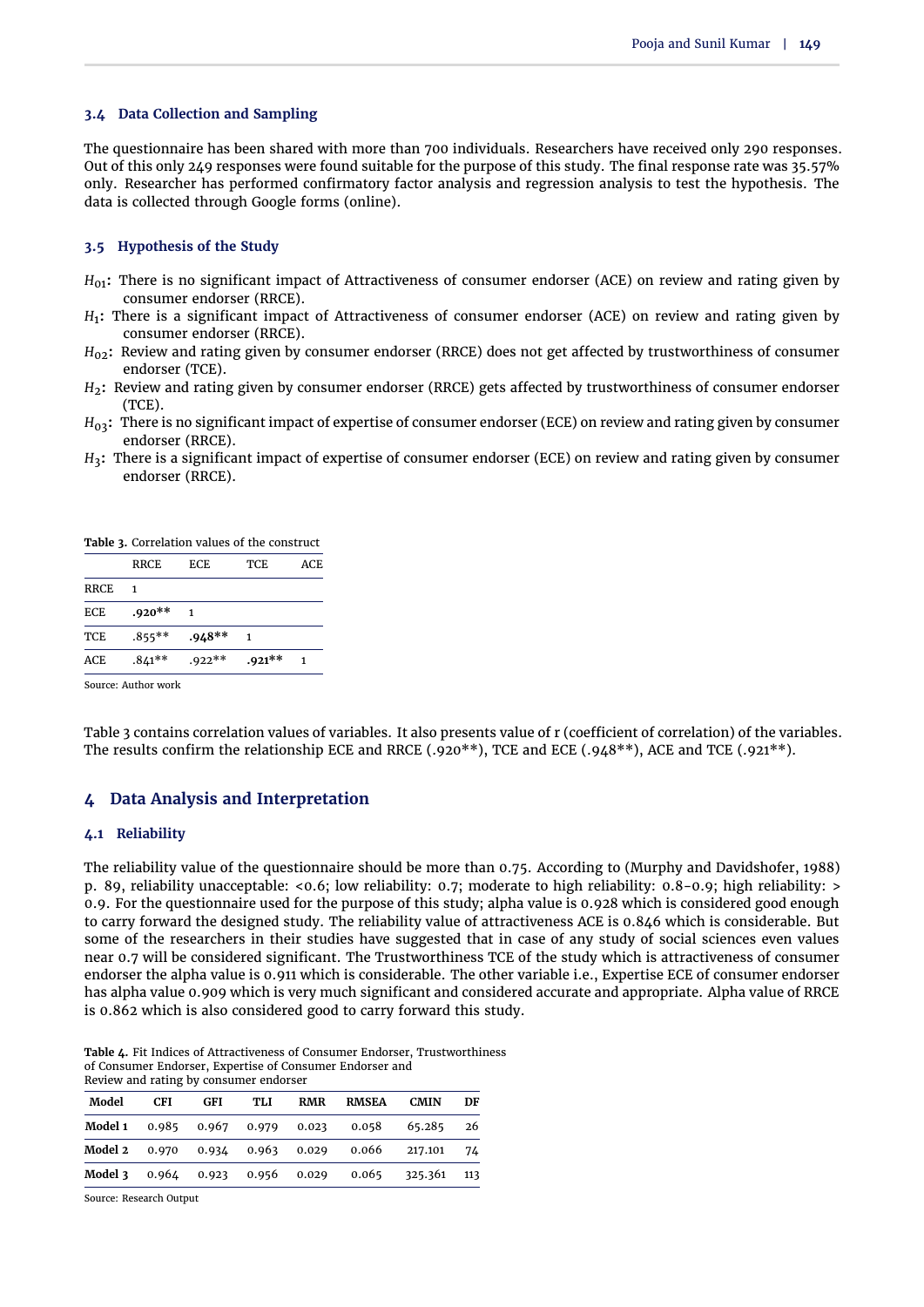

**Figure 2.** Path Analysis

These values of path analysis are assessed in the form of goodness of fit index and badness of fit index.The model fit values of GFI is 0.877 which can be considered appropriate for this model. RMSEA denotes the badness of fit index and its values should be less than 0.1. Here the values are .076 which denotes that it satisfies the badness of fit. The values of FCI, TLI, NFI and AGFI satisfy and which all denotes goodness of fit index. The PCLOSE should be insignificant and the value of it should be more than 0.05. It's value is near to that significant level.

#### **4.2 Regression Weight (CFA)**

Regression weight shows the significance of each statement used in the questionnaire. It is evident from the [Table](#page-6-0) [5](#page-6-0) that all are significant and their p values are less than 0.05. This signifies the suitability of this statement for the purpose of this study.

|                   |              |             | negression weights. (Group number 1 |      | Delutte mouer |     |
|-------------------|--------------|-------------|-------------------------------------|------|---------------|-----|
|                   |              |             | Estimate                            | S.E. | C.R.          | P   |
| <b>RRCE</b>       | $\leftarrow$ | ACE         | .155                                | .041 | 3.739         | *** |
| <b>RRCE</b>       | $\leftarrow$ | TCE         | .194                                | .036 | 5.428         | *** |
| <b>RRCE</b>       | $\leftarrow$ | ECE         | .583                                | .042 | 13.748        | *** |
| ACE4              | $\leftarrow$ | ACE         | 1.000                               |      |               |     |
| ACE3              | $\leftarrow$ | ACE         | 1.091                               | .079 | 13.809        | *** |
| ACE <sub>2</sub>  | $\leftarrow$ | <b>ACE</b>  | 1.240                               | .080 | 15.519        | *** |
| ACE1              | $\leftarrow$ | ACE         | 1.199                               | .080 | 14.997        | *** |
| TCE <sub>5</sub>  | $\leftarrow$ | TCE         | 1.000                               |      |               |     |
| TCE4              | $\leftarrow$ | <b>TCE</b>  | 1.076                               | .050 | 21.546        | *** |
| TCE3              | $\leftarrow$ | TCE         | 1.020                               | .051 | 20.075        | *** |
| TCE <sub>2</sub>  | $\leftarrow$ | TCE         | 1.060                               | .058 | 18.196        | *** |
| TCE1              | $\leftarrow$ | TCE         | 1.001                               | .052 | 19.352        | *** |
| ECE5              | $\leftarrow$ | ECE         | 1.000                               |      |               |     |
| ECE4              | $\leftarrow$ | ECE         | .980                                | .041 | 23.784        | *** |
| ECE3              | $\leftarrow$ | ECE         | .937                                | .042 | 22.180        | *** |
| ECE <sub>2</sub>  | $\leftarrow$ | ECE         | .933                                | .046 | 20.409        | *** |
| ECE1              | $\leftarrow$ | ECE         | .892                                | .051 | 17.431        | *** |
| RRCE <sub>1</sub> | $\leftarrow$ | <b>RRCE</b> | 1.000                               |      |               |     |
| RRCE <sub>2</sub> | $\leftarrow$ | <b>RRCE</b> | .973                                | .065 | 14.972        | *** |
| RRCE3             | $\leftarrow$ | RRCE        | .964                                | .062 | 15.533        | *** |
|                   |              |             |                                     |      |               |     |

<span id="page-6-0"></span>**Table 5.** Regression Weights of measurement items Regression Weights: (Group number 1 - Default model)

Source: Research Output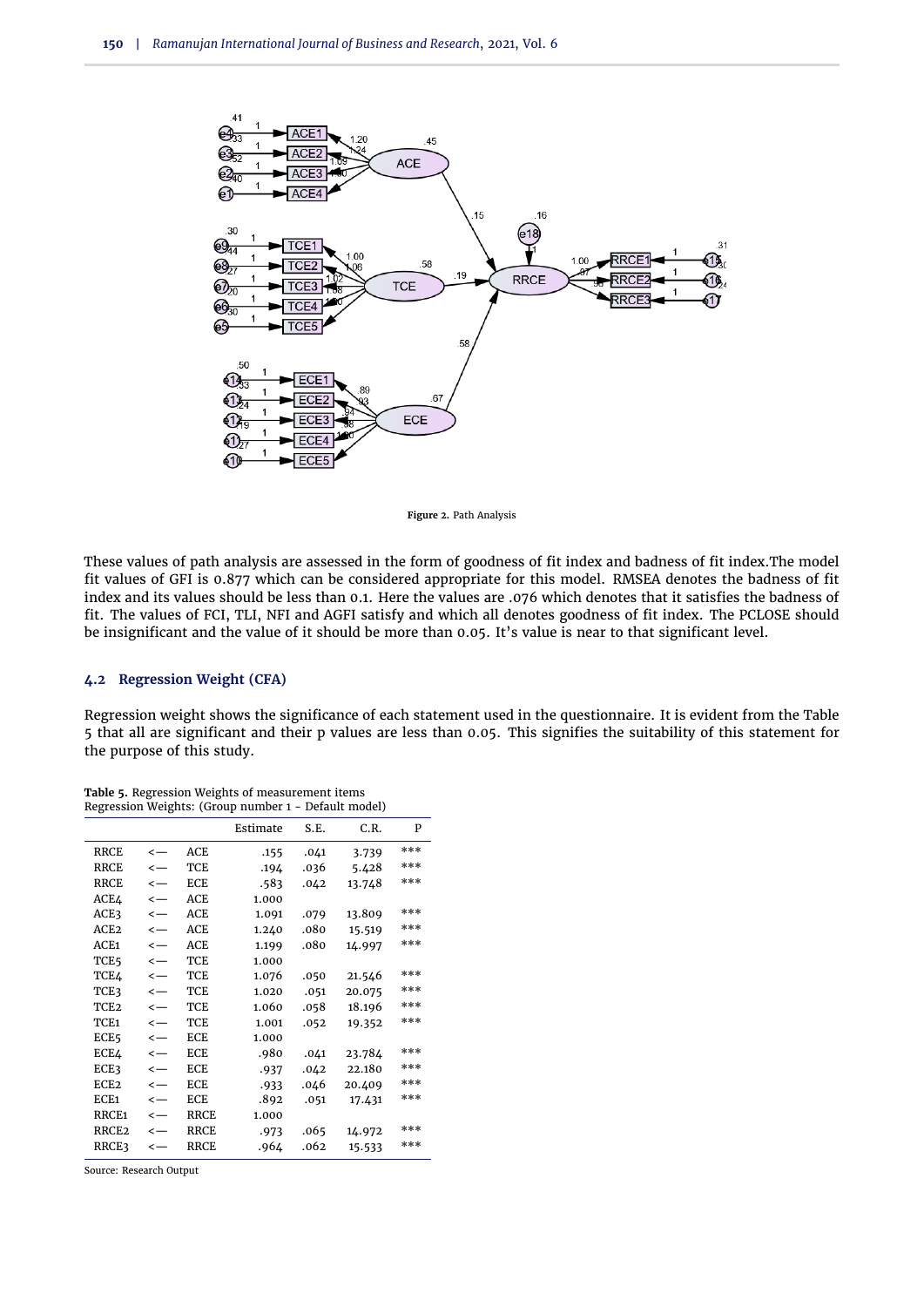# **4.3 Convergent and Discriminant Validity**

Validity is ensured through various means. The content validity is ensured through literature reviews and expert opinion. The questionnaire of this study was given to some expert in the field of marketing. Their insights have been incorporated in the study tool. The other validity is construct validity. It is further divided into two which includes convergent validity and discriminant validity. In case of convergent validity, the value of CR>0.7, AVE>0.5 and CR>AVE. in the [Table 5,](#page-6-0) it is evident that the value of CR is more than 0.7 in all cases except review and rating given by consumer endorser. The values of AVE are more than 0.5 but in case of RRCE and ACE is less than 0.5. The third criteria for convergent validity is CR>AVE and from the above observation it is clear that CR value is greater than AVE. Discriminant validity where AVE should be greater than MSV. In case of ECE the value of AVE is greater than MSV where rest does not satisfy the condition of discriminant validity. The other criteria where AVE should be greater than ASV. In case of these two values satisfies the conditions where two fails.

<span id="page-7-0"></span>**Table 6.** Mean, Std. deviation and sample size values of construct

| <b>Variables</b> | Mean   | <b>Std. Deviation</b> | N   |
|------------------|--------|-----------------------|-----|
| RRCE             | 4.1042 | .74225                | 249 |
| ACE              | 4.4012 | .79955                | 249 |
| ECE              | 4.0635 | .74922                | 249 |
| <b>TCE</b>       | 3.5120 | .64333                | 249 |
|                  |        |                       |     |

Source: Research Output

[Table 6](#page-7-0) explain the mean value of each variable along with its standard deviation. Collinearity implies two variables are near perfect linear combinations of one another.

# **4.4 Hypothesis Testing**

<span id="page-7-1"></span>

|  | Table 7. Hypothesis test results of regression analysis |  |
|--|---------------------------------------------------------|--|
|  |                                                         |  |

| Variables IDV and DV                                                          | R Square | Beta (B) | Std. Error | t      | Sig  | Durbin-Watson |
|-------------------------------------------------------------------------------|----------|----------|------------|--------|------|---------------|
| Predictors: (Constant), ACE and Dependent Variable: RRCE<br>$(H_1: Rejected)$ | 0.708    | 0.971    | 0.029      | 32.912 | .000 | 1.995         |
| Predictors: (Constant), TCE and Dependent Variable: RRCE<br>$(H_2: Rejected)$ | 0.732    | 0.847    | 0.024      | 34.903 | .000 | 1.992         |
| Predictors: (Constant), ECE and Dependent Variable: RRCE<br>$(H_3: Rejected)$ | 0.847    | 0.854    | 0.017      | 49.696 | .000 | 2.030         |

Source:Research Output

[Table 7](#page-7-1) indicates that ACE has significant impact on RRCE. Here the value of p is .000 which signifies and indicates that the null hypothesis  $H_1$  is rejected. The result of the study shows that attractiveness of consumer endorser has significant impact on review and rating by consumer endorser. [Table 7](#page-7-1) indicates that TCE has significant impact on RRCE. Here the p value is .000 which signifies and indicates that null hypothesis *H*<sub>2</sub> is rejected. The result of the study shows that trustworthiness of consumer endorser has significant impact on review and rating by consumer endorser. [Table 7](#page-7-1) indicates that ECE has significant impact on RRCE. Here the p value is .000 which signifies and indicates that null hypothesis  $H_3$  is rejected. The result of the study shows that expertise of consumer endorser has significant impact on review and rating given by consumer endorser.

# **5 Findings**

The first set of questions is on review and rate given by Consumer Endorser, second set of questions is based on attractiveness of consumer endorser, third set of questions is based on trustworthiness and fourth is based on expertise of Consumer endorser. It is evident from the result that attractiveness of consumer endorser has significant impact on review and rating by consumer endorser.  $R_2 = 0.708$ ; and  $p = .000$  signifies null hypothesis has been rejected. Attractiveness of consumer endorser positively influences review and rating by consumer endorser. This result is in line with older research . It is evident from the result that trustworthiness of consumer endorser has significant impact on review and rating by consumer endorser.  $R_2 = 0.732$  and p=.000 signifies null hypothesis has been rejected. Trustworthiness can therefore be identified as most important if credibility is to be positively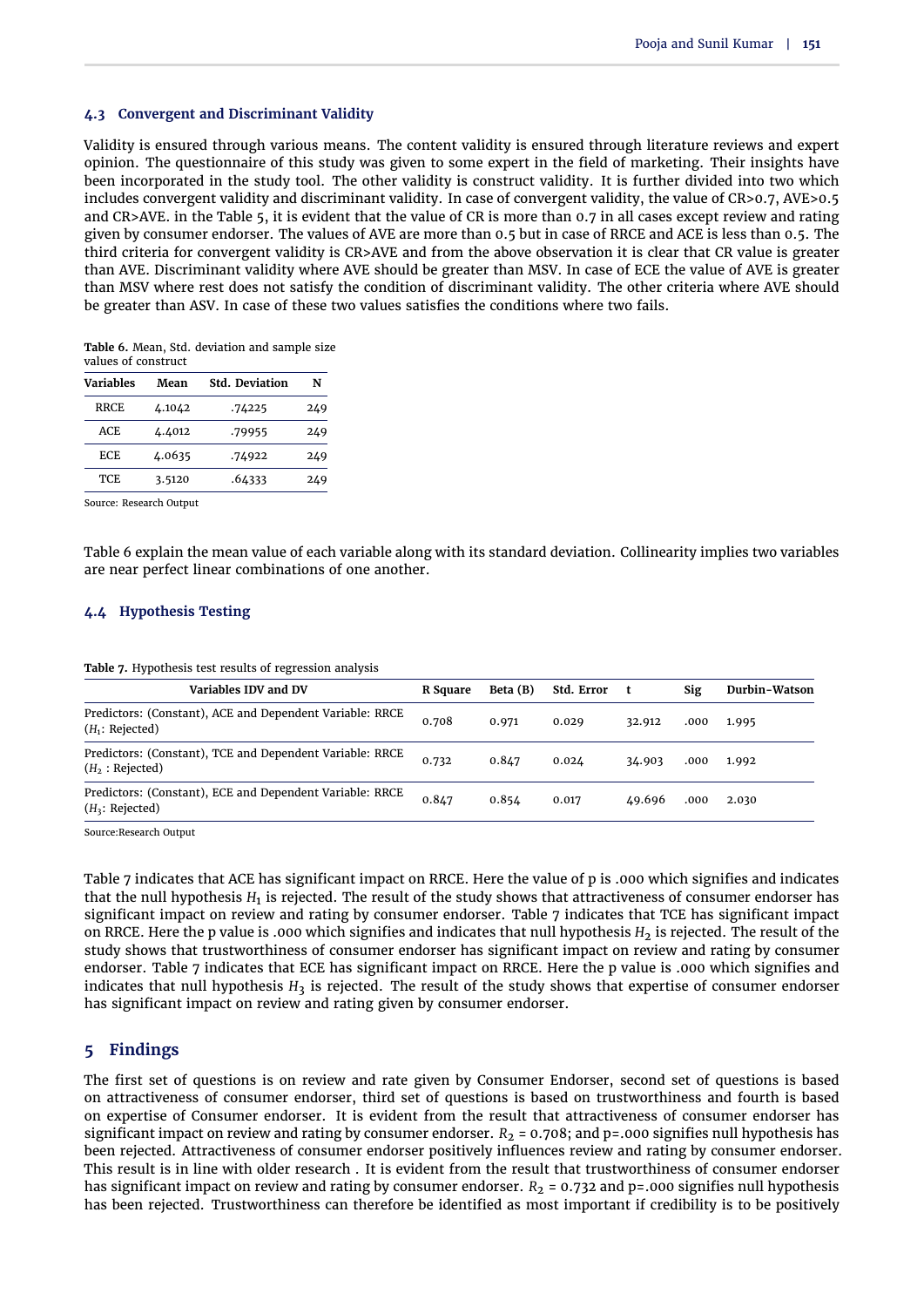influenced. This is in line with established research [\(Hovland and Weiss,](#page-10-18) [1951\)](#page-10-18) and also seems to hold true in the new era of information. More studies in the same field also report that trustworthiness has significant impact on review and rating by consumer endorser [\(Wang and Teo,](#page-10-23) [2007\)](#page-10-23) .

It is also evident from the result that expertise of consumer endorser has significant impact on review and rating by consumer endorser.  $R_2 = 0.847$  and p=.000 signifies null hypothesis has been rejected. Expertise has positive effect on purchase intention and therefore perceived expertise of an endorser can be stated as relevant and effective.

# **6 Discussion**

Some aspects can be replicated in the nature, industry have focussed on literature on reviews and rating. The result of the study has established source credibility model and tested it empirically in context of people's general perceptions. And it is evident from the results of the study that trustworthiness, attractiveness and expertise have positive association with reviews and rating. In advertising, it has been said that "nothing sells like celebrity," but various learned advertising scholars have cautioned that adding a celebrity endorser in promotion is "not necessarily a recipe for success" [\(Taylor,](#page-10-31) [2016\)](#page-10-31). It is true for the consumer endorser as well. Though, the result of the study suggests that attractiveness, trust and expertise have significant impact on reviews and rating.

Consumer Endorser is the one who has used a product or service and has keenness to rating and reviews on the usage of product or service consumed. The objective of study was to know whether rating and reviews given by consumer endorser is considered by next user of product and hence do they find it attractive, trustworthy and relevant consumer expertise. The study has highlighted that attractiveness, trustworthiness and expertise of consumer endorser has significant impact on review and rate given by consumer endorser. Respondents also approve that they read review of products or services. Respondents consider that consumer endorser is qualified, trustworthy, and sincere and have good understanding about service or product. It is evident from the previous researches that ACE, TCE and ECE are significantly related to RRCE [\(Zhang et al.,](#page-11-6) [2018\)](#page-11-6) [\(Wang and Scheinbaum,](#page-10-32) [2018\)](#page-10-32) [\(Weismueller](#page-11-7) [et al.,](#page-11-7) [2020\)](#page-11-7). The regression analysis was performed in the study to test the hypotheses. It was evident from the above regression value that all hypotheses got rejected. The result of the study shows that attractiveness, trustworthiness and expertise of consumer endorser impact the review and rating by consumer endorser. Attractiveness, trustworthiness and expertise have been considered an important aspect with respect to any type of products and services. Consumer considered it as a main source for getting attracted towards products and services. Reviews based on these factors have significant influence on the consumers' perception and behaviours.

# **7 Implications**

#### **7.1 Theoretical Implications**

Customers while making purchase intention consult online rating and reviews and then make informed purchase decision. While the literature and extant studies on rating and review has been growing but less has integrated impacts of rating and review on purchase intention leading to purchase satisfaction because of review helpfulness. The result of our study suggests that attractiveness, trustworthiness and expertise of consumer endorser plays an important role for credibility of consumer endorser. The results of the study have substantial implications for many researchers of consumer behaviour, brand management, advertisement and sales promotion. Further researches can include purchase intention of consumer as and when affected by endorsement. Aforementioned points can also be further extended to measure buying behaviour and buying satisfaction.

#### **7.2 Practical Implications**

The results of the study have important implications for marketing managers in e-commerce, companies engaged in advertisement planning and brand management. Marketers in organisation that publish ratings and reviews can integrate this into marketing communication mix for a better way of communication of product and brand as part of usefulness and usage to end users. Customer when makes purchase intention after reading reviews and considering rating posted helps a company to gain customer value and thus uplifting brand image of product or service. Consumer endorsement is easy and pertinent approach to gain customer value. Consumer endorsements are shorter, précised, genuine, simple and real in comparison to any other form of endorsements. Advertisement engaging consumer endorser should reflect experiences and unaffected feelings of the consumer. Review and ratings as a part of advertisement are widely used by companies as these are direct, true, believable, cheap and time saving to persuade decisions of purchase. Additionally, the study has proved that attractiveness, trustworthiness and expertise of consumer endorser plays an important role and thus endorsement done by consumer is direct and true which can be used by companies to promote their brand of product or service. Further on different industries and sectors can also be a part of the study and advertisers should stimulate consumer participation in providing rating and review and help in diminishing consumer's suspicion.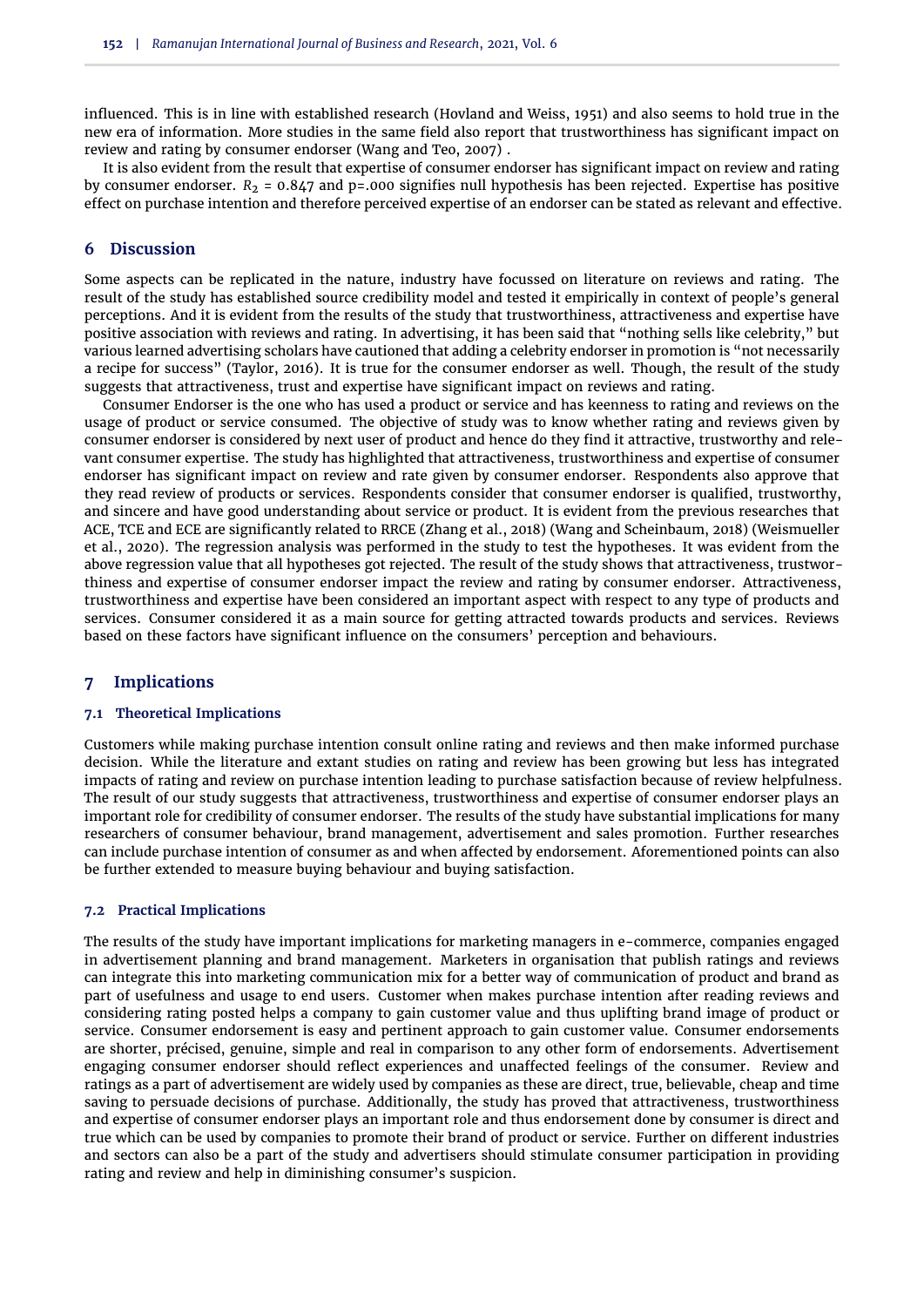# **8 Conclusion, Limitations and Future Scope of the Study**

The researchers have applied source-credibility model to explain the impact of trustworthiness, expertise and attractiveness on reviews and rating. The objective of the study was to test it empirically. The authors of this study have assessed three components of source credibility models which includes trustworthiness, expertise, and attractiveness. The [Commission](#page-9-5) (FTC) gives particularly strong protection to ordinary consumers shown in advertising campaigns. The significant conditions for this type of endorsement includes the consumer endorsement should be representative "of what consumers will generally achieve with the advertised product in actual, albeit variable, conditions of use". This study has explored attractiveness, trustworthiness and expertise of consumer endorser keeping source credibility model as base. Consumer endorsements are shorter, précised, simple and real in comparison to any other form of endorsements. However, this paper has made significant contributions to the existing literature. However, this study has certain limitations too. The sample was taken from the individuals residing in Delhi confined to national capital regions only. This research can be extended to the other parts of the country also. Similar data can be taken from the specific category of people as well. There may be other important variables, which can mediate and moderate the relationship between ACE, TCE, ECE and RRCE. The variables can be brand credibility, brand attitude, involvement, purchase intention, online companies, promotional policy, security measures etc. It may be possible that both of the methods like quantitative and qualitative can be added in future research. Finally, similar study can be done in other regions also.

## **References**

- <span id="page-9-6"></span>Aaker, J., 1997. Dimensions of brand personality. Journal of Marketing Research 34(3), 347. URL: https://doi.org/ 10.1177%2F002224379703400304.
- <span id="page-9-14"></span>Amelina, D., Zhu, Y.Q., 2016. Investigating effectiveness of source credibility elements on social commerce endorsement: The case of instagram in indonesia. PACIS 2016 Proceedings , 232.
- <span id="page-9-16"></span>Baber, A., Thurasamy, R., Malik, M., Sadiq, B.and Islam, S., Sajjad, M., 2016. Online word of mouth antecedents, attitude and intention-to-purchase electronic products in pakistan. Telematics and Informatics 33(2), 388.
- <span id="page-9-17"></span>Bansal, H., Voyerand, P., 2000. Word-of-mouth processes within a services purchase decision context. Journal of Service Research 3(2), 166–177.
- <span id="page-9-12"></span>Bristor, J., 1990. Enhanced explanations of word-of-mouth communications: the power of relations. Research in Consumer Behavior 4, 51–83.
- <span id="page-9-15"></span>Casalo, L., Flavian, C., Guinaliu, M., 2008. Fundaments of trust management in the development of virtual communities. Management of Research News 31(5), 324–338.
- <span id="page-9-8"></span>Chang, H., Wu, L., 2014. An examination of negative e-wom adoption: brand commitment as a moderator. Decision Support System 59, 206–218.
- <span id="page-9-1"></span>Chen, C., Chen, W.C.and Chen, W., 2014. Understanding the effects of ewom on cosmetic consumer behavioral intention. International Journal of Electronic Commerce Studies 5(1), 97–102.
- <span id="page-9-18"></span>Cheung, C., Lee, M., Rabjohn, N., 2008. The impact of electronic word-of- mouth - the adoption of online opinions in online customer communities. Internet Research. 18(3), 229–247.
- <span id="page-9-4"></span>Cheung, C., Thadani, D., 2012. The impact of electronic word-of-mouth communication: a literature analysis and integrative model. Decision Support System 54(1), 461–470.
- <span id="page-9-9"></span>Cheung, M.Y.and Luo, C.S.C., Chen, H., 2009. Credibility of electronic word-of-mouth: informational and normative determinants of on-line consumer recommendations. International Journal of Electronic Commerce 13(4),  $9 - 38.$

<span id="page-9-5"></span>Commission, F.T., . Guides concerning the use of endorsements and testimonials in advertising. 16 CFR Part 255.

- <span id="page-9-7"></span>Coursaris, C.K.and Van Osch, W., 2016. Exploring the effects of source credibility on information adoption on youtube. In: Proceedings of the International Conference on HCI in Business, Government and Organizations, Springer, Cham, , 16–25.
- <span id="page-9-19"></span>Dou, X., Walden, J., Lee, S., Lee, J., 2012. Does source matter? examining source effects in online product reviews. Computers in Human Behavior 28, 1555–1563.
- <span id="page-9-13"></span>Erdogan, B., 1999. Celebrity endorsement: A literature review. Journal of Marketing Management 15(4), 291–314.
- <span id="page-9-11"></span>Fan, X., Sun, J., 2012. Empirical study of the processes of internet word-of-mouth within an online community context. Proceeding of 2012 International Symposium on Management of Technology , 624–629.
- <span id="page-9-10"></span>Fang, Y., 2014. Beyond the credibility of electronic word of mouth: Exploring ewom adoption on social networking sites from affective and curiosity perspectives. International Journal of Electronic Commerce 18(3), 67–101.
- <span id="page-9-2"></span>Filieri, R., 2015. What makes online reviews helpful? a diagnosticity-adoption framework to explain informational and normative influences in e-wom. Journal of Business Research 68(6), 1261–1270.
- <span id="page-9-3"></span>Filieri, R., Hofacker, C., Alguezaui, S., 2018a. What makes information in online consumer reviews diagnostic over time? the role of review relevancy, factuality, currency, source credibility and ranking score. Computers in Human Behavior 80, 122–131.
- <span id="page-9-0"></span>Friedman, H., Friedman, L., 1979. Endorser effectiveness by product type. Endorser effectiveness by product type 19, 63–71.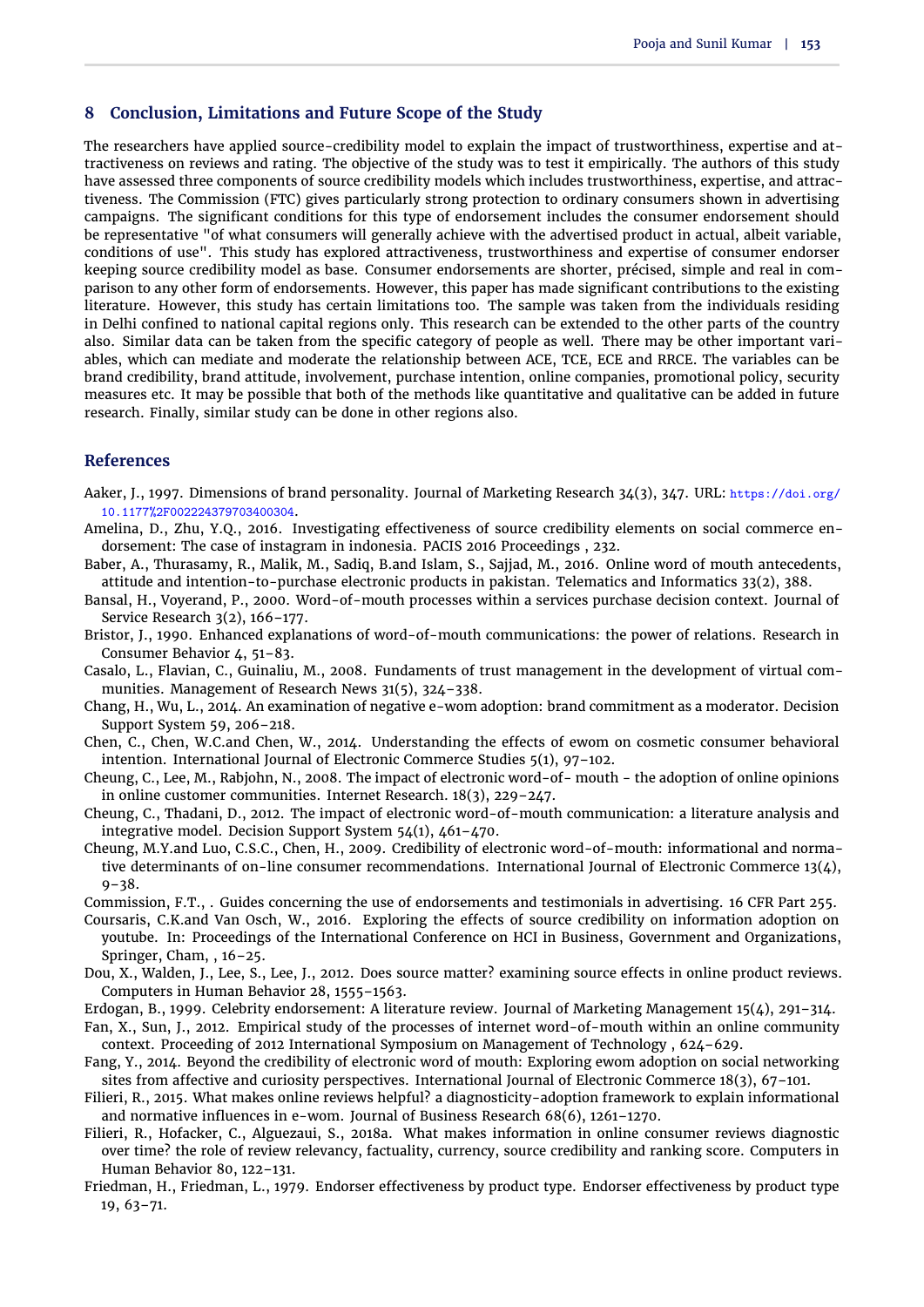- <span id="page-10-18"></span>Hovland, C., Weiss, W., 1951. The influence of source credibility on communication effectiveness. Public Opinion Quarterly. 15(4), 635–650.
- <span id="page-10-17"></span>Hovland, C.I., Irving, L.J., Harold, H.K., 1953. Communication and persuasion: Psychological studies of opinion change. New Haven, CT: Yale University Press. .
- <span id="page-10-9"></span>Irene, R., 2008. the effectiveness of celebrity endorsement for print advertisements. Hub Research Paper. .
- <span id="page-10-5"></span>Ismagilova, E., Slade, E., Williams, M., 2016. Persuasiveness of ewom communications: literature review and suggestions for future research. In: Proceedings of the Conference on e-Business, e-Services and e-Society, Springer, Cham , 354–359.
- <span id="page-10-24"></span>Kim, S., Maslowska, E., Malthouse, E., 2018. Understanding the effects of different review features on purchase probability. International Journal of Advertisement. 37(1), 29–53.
- <span id="page-10-20"></span>Lee, H., Law, R., Murphy, J., 2011. Helpful reviewers in trip advisor, an online travel community. Journal of Travel Tourism and Marketing. 28(7), 675–688.
- <span id="page-10-15"></span>Levy, S., Gvili, Y., 2015. How credible is e-word of mouth across digital-marketing channels? the roles of social capital, information richness, and interactivity. Journal of Advertising Research.. 55(1), 95–109.
- <span id="page-10-16"></span>Lim, Y., Van Der Heide, B., 2014. Evaluating the wisdom of strangers: the perceived credibility of online consumer reviews on yelp. Journal of Computer-Mediated Communication. 20(1), 67–82.
- <span id="page-10-12"></span>Lis, B., 2013. In ewom we trust a framework of factors that determine the ewom credibility. Business Information Systems Engineering 5(3), 129–140.
- <span id="page-10-3"></span>Lopez, M., Sicilia, M., 2014b. ewom as source of influence: the impact of participation in ewom and perceived source trustworthiness on decision making. Journal of Interactive Advertising  $14(2)$ ,  $86-97$ .
- <span id="page-10-2"></span>Luo, C., Luo, X., Xu, Y., Warkentin, M., Sia, C., 2015. Examining the moderating role of sense of membership in online review evaluations. Information and Management 52(3), 305–316.
- <span id="page-10-4"></span>López, M., Sicilia, M., 2014a. Determinants of e-wom influence: the role of consumers' internet experience. journal of Theoretical and Applied Electronic Commerce Research 9(1), 28–43.
- <span id="page-10-7"></span>Menon, K., 2001. Celebrity advertising: An assessment of its relative effectiveness .
- <span id="page-10-30"></span>Murphy, K.R., Davidshofer, C., 1988. Psychological testing: Principles and applications. Englewood Cliffs, New Jersey: Prentice Hall .
- <span id="page-10-10"></span>Nekmat, E., Gower, K., 2012. Effects of disclosure and message valence in online word of-mouth (ewom) communication: implications for integrated marketing communication. International Journal of Integrated Marketing Communication.  $4(1)$ , 85-98.
- <span id="page-10-1"></span>Ohanian, R., 1990. Construction and validation of a scale to measure celebrity endorser's perceived expertise, trustworthiness and attractiveness. Journal of Advertising 19(3), 39–52.
- <span id="page-10-14"></span>Pan, X., 2014. The path of influence of e-wom on consumer purchase intention-based on electronic commerce in china. Journal of Chemical and Pharmaceutical Research 6(6), 976–983.
- <span id="page-10-21"></span>Park, D.H., Kim, S., 2008. The effects of consumer knowledge on message processing of electronic word-of-mouth via online consumer reviews. Electronic Commerce and Research Application 76(4), 399–410.
- <span id="page-10-19"></span>Racherla, P., Friske, W., 2012. Perceived 'usefulness' of online consumer reviews: an exploratory investigation across three services categories. Electronic Commerce Research. 11(6), 548–559.
- <span id="page-10-27"></span>Reimer, T., Benkenstein, M., 2016b. When good wom hurts and bad wom gains: the effect of untrustworthy online reviews. Journal of Business Research 69(12), 5993–6001.
- <span id="page-10-25"></span>Roger, S., Gunther, K., 2017. Source credibility model, source attractiveness model and match-up-hypothesis – an integrated model, economy and business. Journal of International Scientific Publications, Bulgaria 11(1), 1–15.
- <span id="page-10-29"></span>Roy, S., 2006. An exploratory study in celebrity endorsements. Journal of Creative Communications 1(2), 139–153.
- <span id="page-10-22"></span>Saleem, A.and Ellahi, A., 2017. Influence of electronic word of mouth on purchase intention of fashion products on social networking websites. Pakistan Journal of Commerce and Social Sciences 11(2), 597–622.
- <span id="page-10-28"></span>Shamhuyenhanzva, R., Van Tonder, E., Roberts-Lombard, M., Hemsworth, D., 2016 .
- <span id="page-10-0"></span>Shimp, T., 2000. Advertising promotion: Supplemental aspects of integrated marketing communications,. Fort Worth, TX: Dryden Press. 5.
- <span id="page-10-8"></span>Shimp, T., 2003. Advertising, promotion and supplemental aspects of integrated marketing communications. Thomson South Western 6.
- <span id="page-10-26"></span>Sparkman Jr, R., Locander, W., 1980. Attribution theory and advertising effectiveness. Journal of Consumer Research. 7(3), 219–224.
- <span id="page-10-31"></span>Taylor, C.R., 2016. Some interesting findings about super bowl advertising. International Journal of Advertising 35(2), 167–170.
- <span id="page-10-13"></span>Teng, S., Khong, K., Chong, A., Lin, B., 2017. Persuasive electronic word-of-mouth messages in social media. Journal of Computer Information System 57(1), 76–88.
- <span id="page-10-11"></span>Teng, S., Khong, K., Goh, W., Chong, A., 2014. Examining the antecedents of persuasive ewom messages in social media. Online Information Review. 38(6), 746–768.
- <span id="page-10-6"></span>Ukpabi, D., Karjaluoto, H., 2018. What drives travelers' adoption of user-generated content? a literature reviews. Tourism Management Perspectives 28), 251–273.
- <span id="page-10-23"></span>Wang, X.and Wei, K., Teo, H., 2007. The acceptance of product recommendations .
- <span id="page-10-32"></span>Wang, S., Scheinbaum, A., 2018. Enhancing brand credibility via celebrity endorsement: Trustworthiness trumps